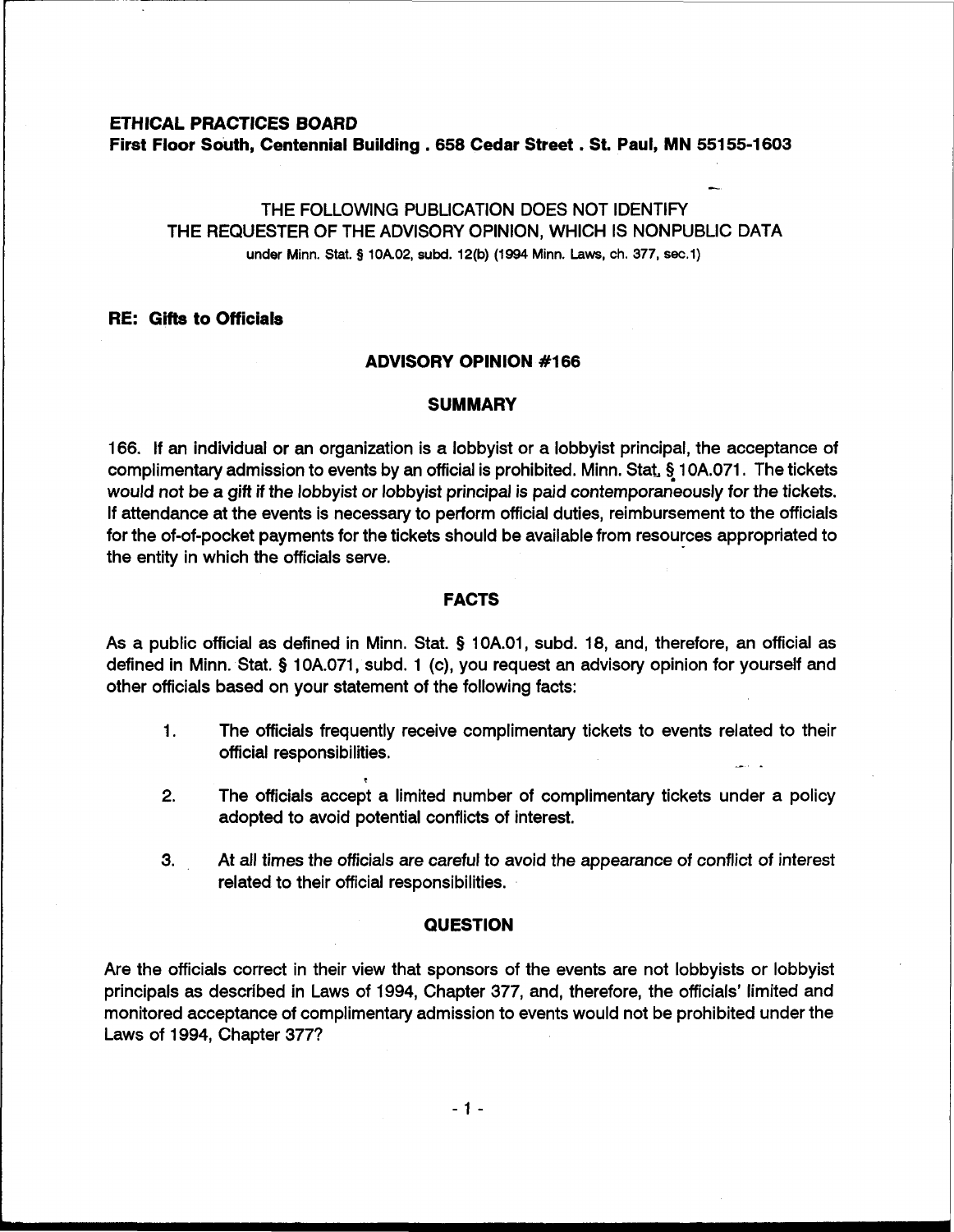#### **OPINION**

An individual or an organization does not become a lobbyist or a lobbyist principal simply because of the activities of the individual or the organization that relate to the-officials' duties. However, if an individual or an organization is a lobbyist or a lobbyist principal because of activities unrelated to the entity, the acceptance of the complimentary tickets is prohibited. Officials are prohibited from accepting gifts from lobbyist or lobbyist principals, subject to certain exceptions defined in statute. The term "gift" is broadly defined by Minn. Stat. § 10A.071, subd. 1(b), and includes money and all property, whether real or personal, that is given and received without the giver receiving consideration of equal or greater value in return. Tickets to events provided to the officials would not be a gift if the lobbyist or lobbyist principal is paid contemporaneously for the tickets. If attendance at the events is necessary to perform official duties, reimbursement for the out-of-pocket payments for the tickets should be available from resources appropriated to the entity in which the officials serve.

 $Issued: \quad |0-14-1994|$ 

. . .

 $\ddotsc$ 

John L. Holahan, Jr., Chair v Ethical Practices Board

#### **PERTINENT STATUTES**

Minn. Stat. § 10A.O1 DEFINITIONS provides:

Subd. 2. "Administrative aqtion" means an action by any official, board, commission or agency of the executive branch to adopt, amend, or repeal a rule pursuant to chapter 14. "Administrative action" does not include the application or administration of an adopted rule, except in cases of rate setting, power plant and powerline siting and granting of certificates of need under chapter 1 16J.

Subd. 11. (a) "Lobbyist" means an individual:

(1) engaged for pay or other consideration, or authorized to spend money by another individual, association, political subdivision, or public higher education system, who spends more than five hours in any month or more than \$250, not including the individual's own travel expenses and membership dues, in any year, for the purpose of attempting to influence legislative action or administrative action, or the official action of a metropolitan governmental unit, by communicating or urging others to communicate with public or local officials.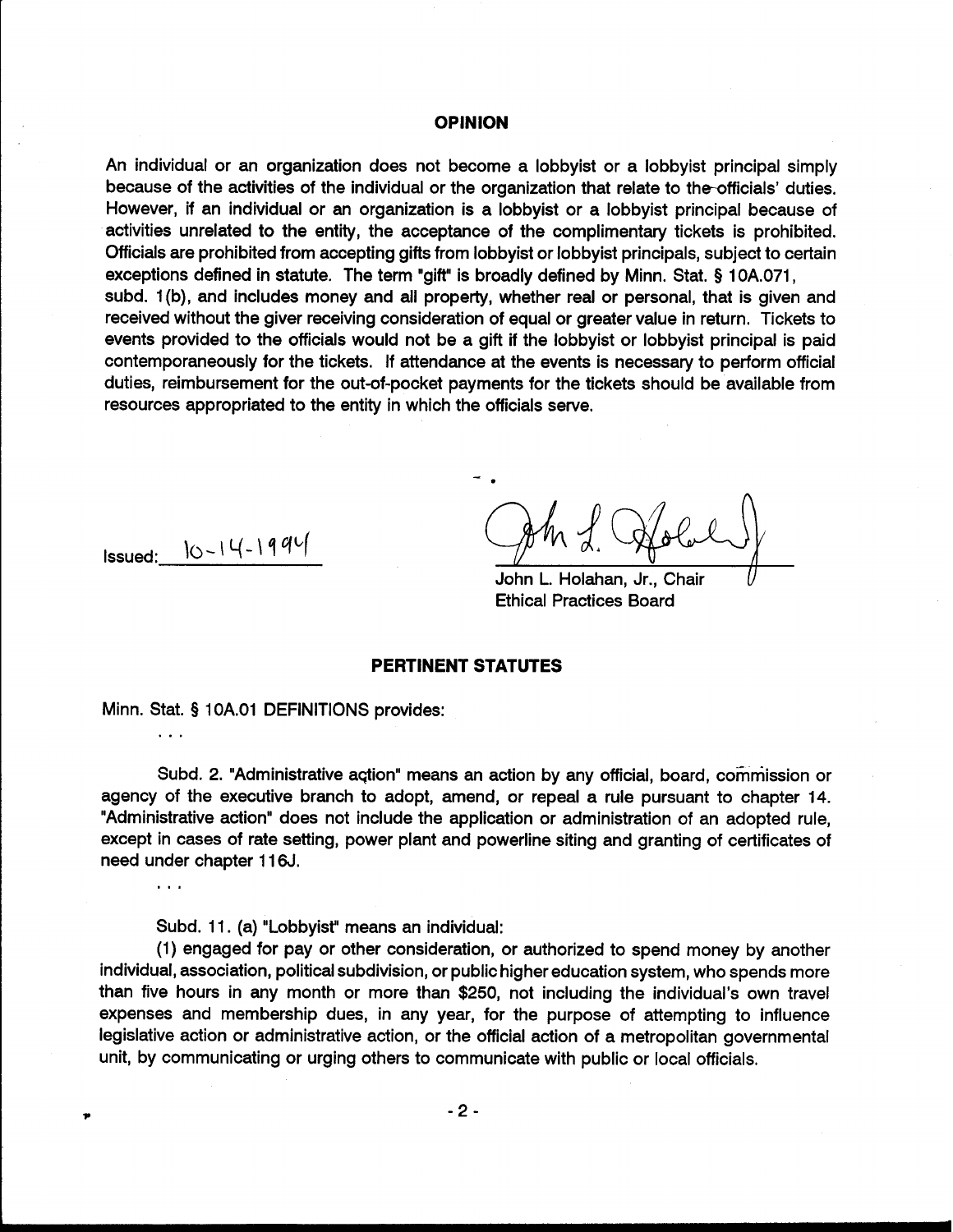$\ddotsc$ 

Subd. 18. "Public official" means any:<br>(a) member of the legislature;

(b) constitutional officer in the executive branch and the officer's chief administrative deputy;

(c) member, chief administrative officer or deputy chief administrative officer of a state board or commission which has at least one of the following powers: (i) the power to adopt, amend or repeal rules, or (ii) the power to adjudicate contested cases or appeals;

(d) commissioner, deputy commissioner, or assistant commissioner of any state department as designated pursuant to section 15.01 ;

(e) individual employed in the executive branch who is authorized to adopt, amend or repeal rules or adjudicate contested cases;

(f) executive director of the state board of investment;

(g) executive director of the Indian affairs intertribal board;

(h) commissioner of the iron range resources and rehabilitation board;

(i) commissioner of mediation services;

(i) deputy of any official listed in clauses (e) to (i);

(k) judge of the workers' compensation court of appeals;

(I) administrative law judge or compensation judge in the state office of administrative hearings or referee in the department of jobs and training;

(m) solicitor general or deputy, assistant or special assistant attorney general;

(n) individual employed by the legislature as secretary of the senate, chief clerk of the house, revisor of statutes, or researcher, legislative analyst, or attorney in the office of senate counsel and research or house research;

(0) member or chief administrative officer of the metropolitan council, regional transit board, metropolitan transit commission, metropolitan waste control commission, metropolitan parks and open spaces commission, metropolitan airports commission or metropolitan sports facilities commission;

(p) the director of the racing commission, the director of the gambling control board, the director of the state lottery;<br>director of the state lottery;

(q) director or the division of gambling enforcement in the department of public safety;

(r) member or executive director of the higher education facilities authority; or

(s) member of the board of directors or president of the Minnesota world trade center corporation.

Subd. 28. Principal. "Principal" means an individual or association that:

(1) spends more than \$500 in the aggregate in any calendar year to engage a lobbyist, compensate a lobbyist, or authorize the expenditure of money by a lobbyist; or

(2) is not included in clause (1) and spends a total of at least \$50,000 in any calendar year on efforts to influence legislative action, administrative action, or the official action of governmental units, as described in section 10A.04, subdivision 6.